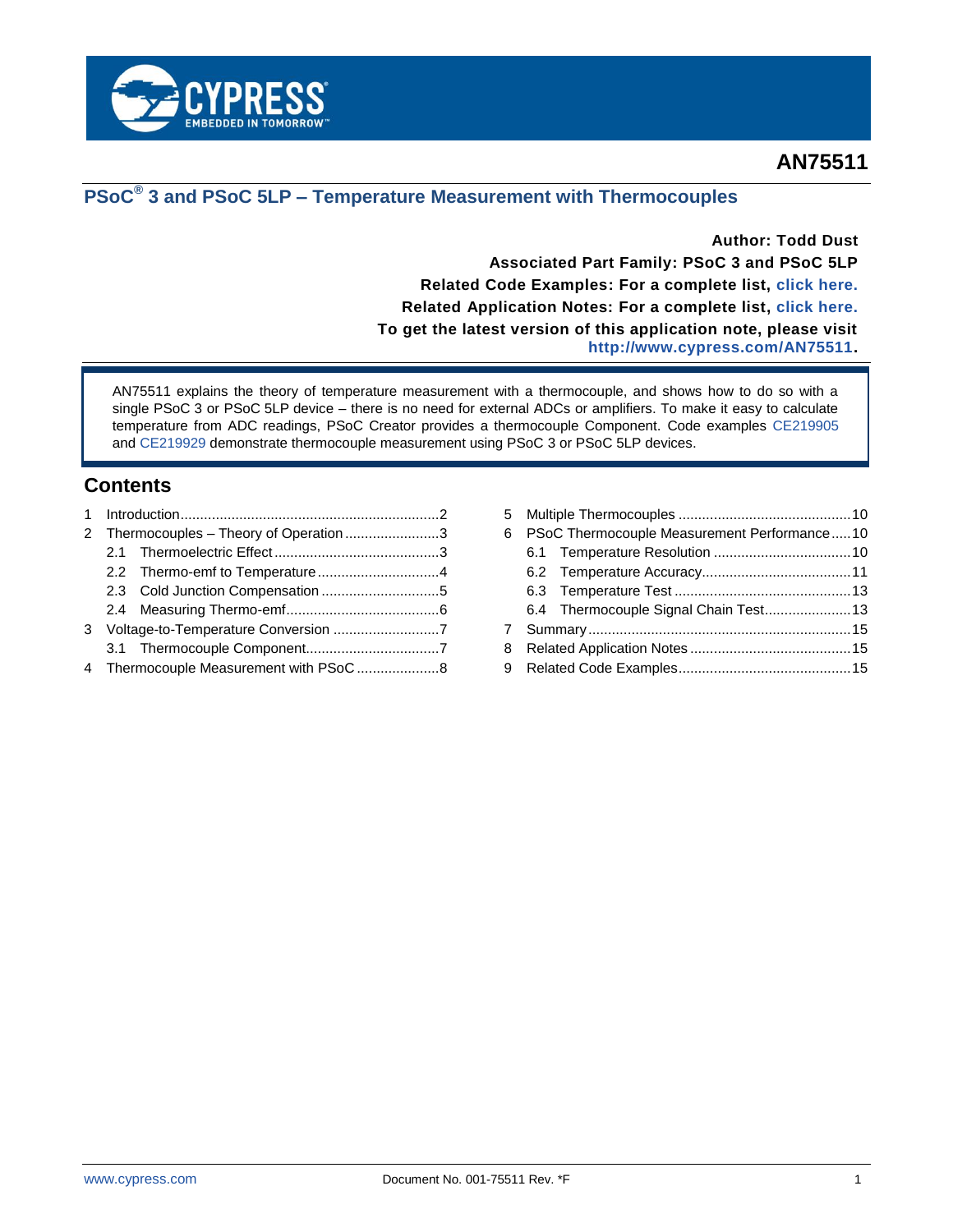

# <span id="page-1-0"></span>**1 Introduction**

Temperature is one of the most common and frequently measured environmental variables. Temperature measurement is typically done using one of four sensors: thermocouple, thermistor, diode, or resistance temperature detector (RTD). The primary criteria for choosing a sensor are cost, accuracy, and temperature range. [Table 1](#page-1-1) offers a comparison of four types of sensors.

<span id="page-1-1"></span>

| <b>Parameter</b>                                            | <b>RTD</b>                                                                               | <b>Thermocouple</b>                                                                          | <b>Thermistor</b>                                                | <b>Diode</b>                          |
|-------------------------------------------------------------|------------------------------------------------------------------------------------------|----------------------------------------------------------------------------------------------|------------------------------------------------------------------|---------------------------------------|
| Temperature range (0 °C)                                    | $-200$ to $+850$                                                                         | –250 to +2350                                                                                | $-100$ to $+300$                                                 | $-50$ to $+150$                       |
| Sensitivity at 25 °C                                        | $0.387 \Omega$ <sup>o</sup> C                                                            | 40 $\mu$ V/°C (K-type)                                                                       | 416 $\Omega$ <sup>o</sup> C                                      | 250 µV/°C                             |
| Accuracy                                                    | High                                                                                     | Medium to High                                                                               | Medium                                                           | Low                                   |
| Linearity                                                   | Good                                                                                     | Fair                                                                                         | Poor                                                             | Good                                  |
| Typical cost (US \$)                                        | $$3 - $80$                                                                               | $$3 - $15$                                                                                   | $$0.2 - $10$                                                     | < \$0.2                               |
| <b>Typical distance of sensing</b>                          | Surface mount for<br>on-board temperature<br>3- and 4-wire up to a<br>few hundred meters | $<$ 100 meters                                                                               | Surface mount for<br>on-board temperature<br>Leaded for <1 meter | On-board temperature                  |
| <b>Resource requirement</b>                                 | Excitation current.<br>amplifier, ADC,<br>reference resistor                             | Amplifier, ADC, voltage<br>reference, and another<br>temperature sensor for<br>cold junction | Excitation current, ADC,<br>reference resistor                   | Excitation current.<br>amplifier, ADC |
| <b>Response time</b>                                        | Slow                                                                                     | Fast                                                                                         | Fast                                                             | Slow                                  |
| <b>Computational complexity</b><br>(best possible accuracy) | High                                                                                     | Very high                                                                                    | Very high                                                        | Medium                                |
| <b>Cypress Application Note</b>                             | AN70698                                                                                  | AN75511                                                                                      | AN66477                                                          | AN60590                               |

|  |  | Table 1. Comparison of Temperature Sensors |
|--|--|--------------------------------------------|
|--|--|--------------------------------------------|

Thermocouples have the largest temperature measurement range and are one of the most rugged temperature sensors making them the first choice for use in industrial and corrosive environments. This application note focuses on the K-Type thermocouple.

This application note covers only PSoC 3 and PSoC 5LP devices. The PSoC 4 family of devices does not have the required analog performance to do accurate thermocouple measurements.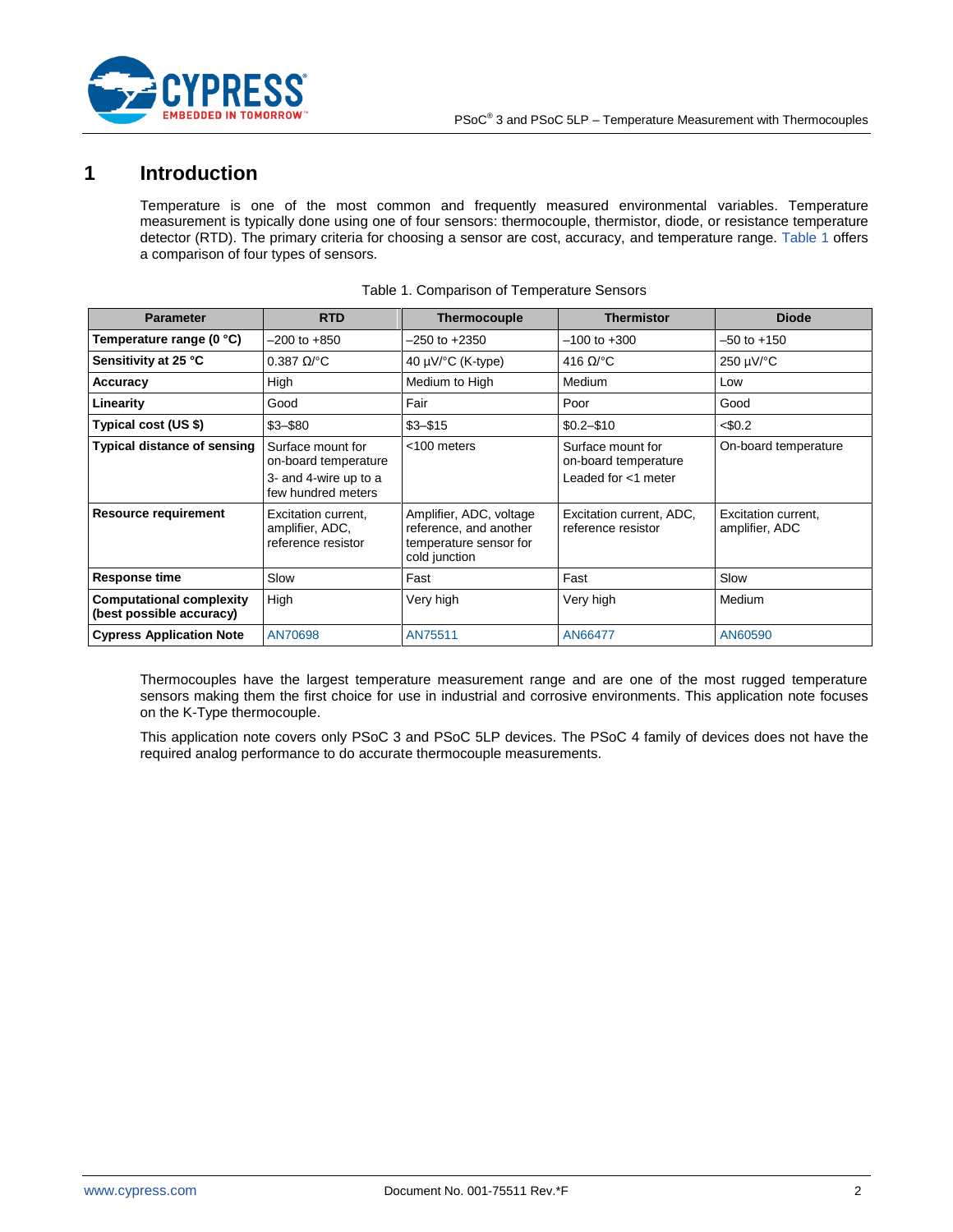

# <span id="page-2-0"></span>**2 Thermocouples – Theory of Operation**

## <span id="page-2-1"></span>**2.1 Thermoelectric Effect**

In 1821, Seebeck, an Estonian-German physicist, discovered that when two dissimilar metals are connected, as shown in [Figure 1\(](#page-2-2)a), and one of the junctions is heated, there is a continuous flow of current through the loop. When the loop is broken, a voltage is created (see [Figure 1\(](#page-2-2)b)); the measured voltage is directly proportional to the temperature difference between junction 1 and junction 2. This phenomenon is called the thermoelectric effect or Seebeck effect. The junction where heat is applied is called the hot or measurement junction. The other junction is called the cold junction or reference junction, and the voltage developed (V) is called thermo-emf.

<span id="page-2-2"></span>Figure 1(a). Thermocouple – Seebeck Effect

Figure 1(b). Thermocouple – Seebeck Effect



The thermo-emf depends on the following:

- Metals used at the junction
- The temperature difference between the hot (measurement) and cold (reference) junctions
- The absolute value of the cold junction temperature; that is, the thermo-emf produced for hot junction temperature of 100 °C and cold junction temperature of 0 °C will be different from the thermo-emf produced for hot junction temperature of 800 °C and cold junction temperature of 700 °C even though the temperature difference in both cases is 100 °C.

Depending on the types of metals used, thermocouples can be classified into multiple types. The types of thermocouples differ in their operational temperature range, and sensitivities (voltage change per unit change in temperature, V/°C). Two major standards, IEC EN 60584-2 and ASTM E230, govern the thermocouple tolerance. The tolerance specifies the maximum error due to replacing one thermocouple with another of the same type.

[Table 1](#page-1-1) lists some popular thermocouple types, their metal combination, temperature ranges, sensitivities, and tolerances according to the ASTM standard. ASTM establishes two thermocouple tolerance standards: standard and special.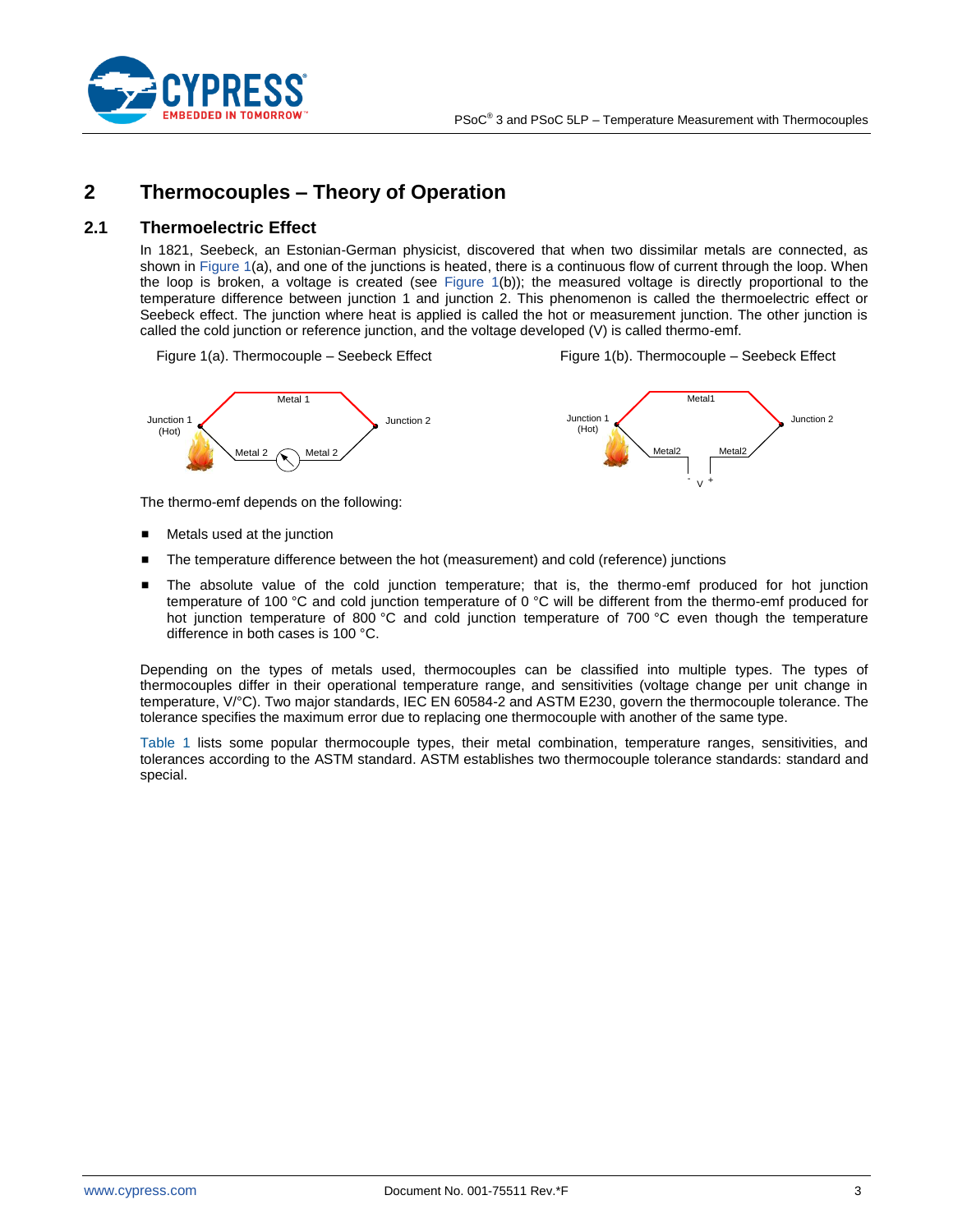

<span id="page-3-2"></span>

| <b>Thermocouple</b> | <b>Metal Content in</b><br><b>Positive Leg</b>                                  | <b>Metal Content in</b><br><b>Negative Leg</b> | <b>Temp Range</b> | <b>Sensitivity</b><br>at $25 °C$ | <b>Tolerance (ASTM)</b> |                             |                     |                    |                             |  |            |                    |
|---------------------|---------------------------------------------------------------------------------|------------------------------------------------|-------------------|----------------------------------|-------------------------|-----------------------------|---------------------|--------------------|-----------------------------|--|------------|--------------------|
| <b>Type</b>         |                                                                                 |                                                | $(^{\circ}C)$     | $(\mu V)^{\circ}C$               | Temp<br>Range (°C)      | <b>Standard</b>             | <b>Special</b>      |                    |                             |  |            |                    |
| B                   | 70.4% Platinum (Pt),<br>29.6% Rhodium (Rh)                                      | 93.9% Pt.<br>6.1% Rh                           | $0 - 1820$        | $\Omega$                         | 800-1700                | 0.5%                        |                     |                    |                             |  |            |                    |
| E                   | 90% Nickel (Ni),                                                                | 55% Copper (Cu),                               | $-270 - 1000$     | 61                               | $-200 - 0$              | 1.7 °C or 1%                |                     |                    |                             |  |            |                    |
|                     | 10% Chromium (Cr)                                                               | 45% Ni                                         |                   |                                  | $0 - 900$               | $1.7 \text{ °C}$ or<br>0.5% | 1°C or 0.4%         |                    |                             |  |            |                    |
| J                   | 99.5% Iron (Fe)                                                                 | 55% Cu, 45% Ni                                 | $-210 - 1200$     | 52                               | $0 - 750$               | 2.2 °C or<br>0.75%          | $1.1 °C$ or<br>0.4% |                    |                             |  |            |                    |
| K                   | 90% Ni, 10% Cr                                                                  | 95% Ni.<br>5% Various<br>elements              | $-270 - 1372$     | 41                               | $-200-0$                | 2.2 °C or 2%                |                     |                    |                             |  |            |                    |
|                     |                                                                                 |                                                |                   |                                  |                         |                             |                     |                    |                             |  | $0 - 1250$ | 2.2 °C or<br>0.75% |
| $\mathsf{N}$        | $-270 - 1300$<br>26<br>95.5% Ni, 4.4% Si<br>84.4% Ni, 14.2% Cr,<br>1.4% Silicon |                                                |                   |                                  | $-270 - 0$              | 2.2 °C or 2%                |                     |                    |                             |  |            |                    |
|                     |                                                                                 |                                                |                   |                                  |                         |                             | $0 - 1300$          | 2.2 °C or<br>0.75% | $1.1 \text{ °C}$ or<br>0.4% |  |            |                    |
| $\mathsf{R}$        | 87% Pt, 13% Rh                                                                  | 100% Pt                                        | $-50 - 1768$      | 6                                | $0 - 1450$              | $1.5 °C$ or<br>0.25%        | $0.6 °C$ or<br>0.1% |                    |                             |  |            |                    |
| S                   | 90% Pt. 10% Rh                                                                  | 100% Pt                                        | $-50 - 1768$      | 6                                | $0 - 1450$              | $1.5 °C$ or<br>0.25%        | $0.6 °C$ or<br>0.1% |                    |                             |  |            |                    |
| $\mathsf{T}$        | 100% Cu                                                                         | 55% Cu, 45% Ni                                 | $-270 - 400$      | 41                               | $-200 - 0$              | 1 °C or 1.5%                |                     |                    |                             |  |            |                    |
|                     |                                                                                 |                                                |                   |                                  | $0 - 350$               | 1 °C or<br>0.75%            | $0.5 °C$ or<br>0.4% |                    |                             |  |            |                    |

#### Table 2. Thermocouple Types

## <span id="page-3-0"></span>**2.2 Thermo-emf to Temperature**

The process of converting thermo-emf voltage to temperature requires the use of complex equations. To provide standardization and ease of converting thermo-emf voltage to temperature, the National Institute of Standards and Technology (NIST) provides tables of thermo-emf voltage versus hot junction temperature for all thermocouple types. NIST also provides polynomial coefficients so that equations can be used to convert thermo-emf voltage to temperature. The tables and equations provided by NIST assume that the cold junction temperature is 0 °C, this assumption is made as this causes the thermo-emf voltage at 0 °C to be 0 V.

<span id="page-3-1"></span>Typically, an ice bath provides the 0 °C reference temperature. [Figure 2](#page-3-1) shows a K-type thermocouple heated at one junction and maintained at 0 °C at the other junction. [Figure 3](#page-4-1) shows the thermo-emf versus hot junction temperature graph for a K-type thermocouple with cold junction at 0 °C.



Figure 2. K-type Thermocouple with Cold Junction at 0 °C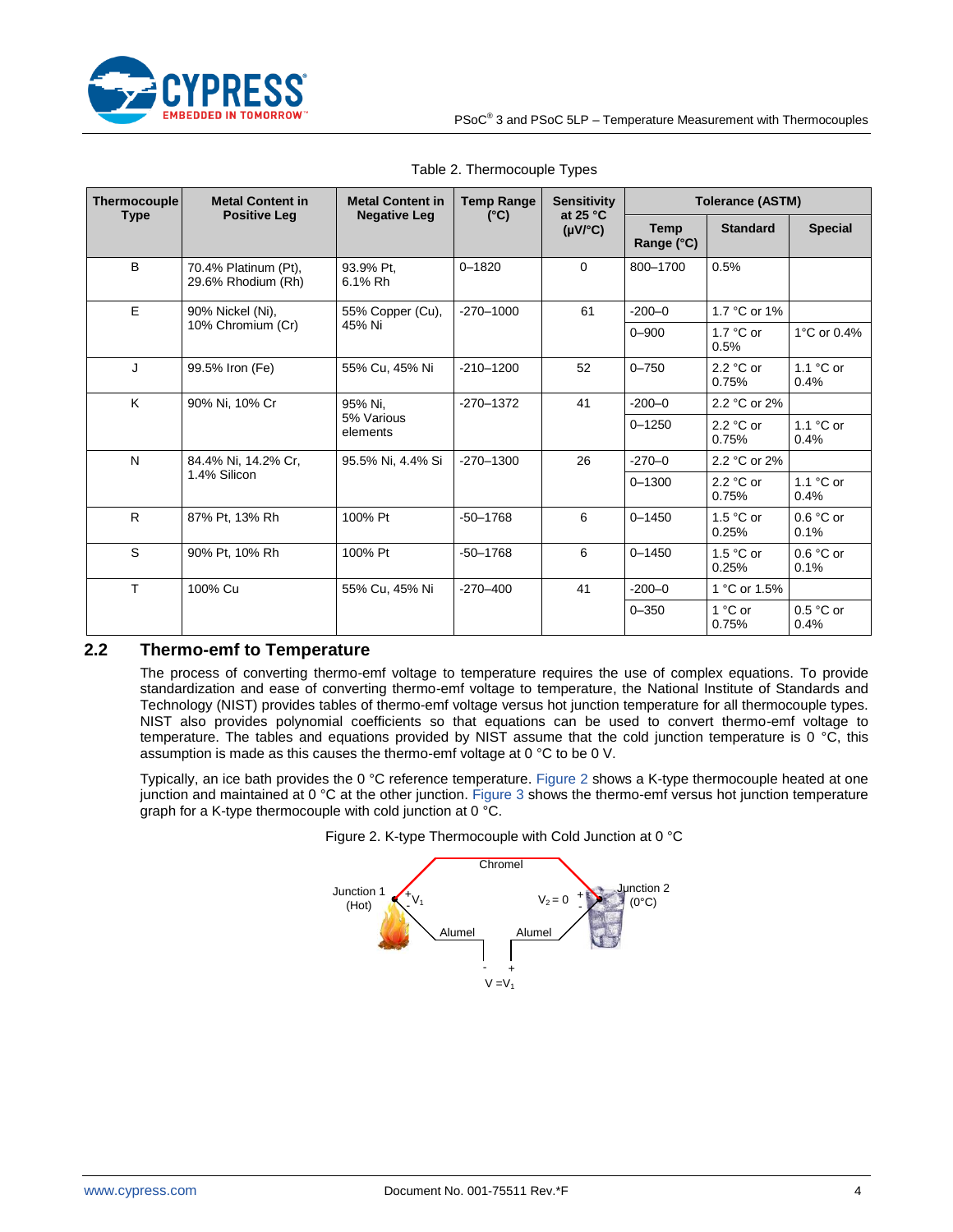<span id="page-4-1"></span>



Figure 3. Thermo-emf versus Temperature for K-type Thermocouple (Cold Junction at 0 °C)

The sensitivity of a K-type thermocouple can be found from the NIST table and is approximately 40  $\mu$ V/°C for temperatures > –100 °C. The NIST tables and coefficients can be found [here.](http://srdata.nist.gov/its90/menu/menu.html)

## <span id="page-4-0"></span>**2.3 Cold Junction Compensation**

By measuring the thermo-emf using an ADC, the temperature can be determined. There is one catch; the cold junction must be maintained at 0 °C to use the NIST tables. It is impractical to provide an ice bath at the cold junction temperature, so another method is needed.

<span id="page-4-2"></span>If the cold junction temperature is not equal to 0 °C, the cold junction will also develop a thermo-emf,  $V_2$ , as shown in [Figure 4,](#page-4-2) reducing the measured voltage, V. To properly measure the hot junction temperature, the cold junction voltage,  $V_2$ , must be added to the final voltage, V.



#### Figure 4. Cold Junction not at 0 °C

If the temperature of the cold junction is known, the voltage  $V_2$  can be calculated from NIST tables or polynomials. Therefore, in cases where the cold junction is not at 0  $\degree$ C, the cold junction temperature must be measured and the thermo-emf corresponding to that temperature must be added to the thermocouple voltage. This procedure is called cold junction compensation.

A thermistor, RTD, diode, or IC-based sensor can be used for cold junction temperature measurement. Remember that one of these cold junction temperature measurement sensors cannot substitute a thermocouple as they cannot be used for measuring very high temperatures or used in corrosive or rugged environments.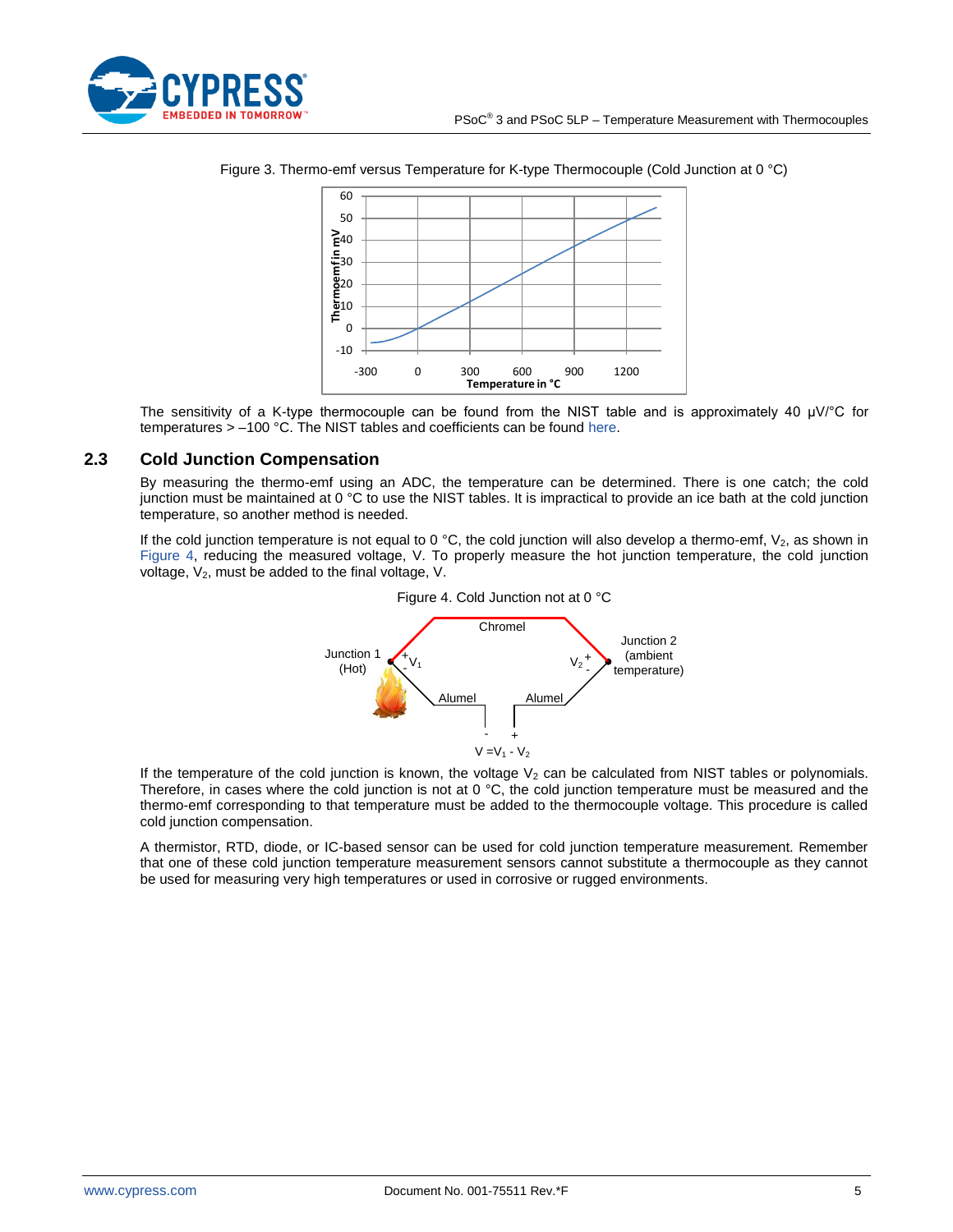

## <span id="page-5-1"></span><span id="page-5-0"></span>**2.4 Measuring Thermo-emf**

Thermo-emf can be measured with an ADC by connecting the input leads of the ADC to the thermocouple as shown i[n Figure 5.](#page-5-1)



The input (copper) leads of the ADC form two more junctions (thermocouples) (copper-alumel) adding two more voltages,  $V_3$  and  $V_4$  to the equation.  $V_3$  and  $V_4$  are in opposite directions and they will have the same magnitude as long as both junctions are at the same temperature. Hence, we need to ensure that the two inputs into the ADC are at the same temperature so that the thermo-emf remains unchanged.

#### **2.4.1 Practical Thermocouple Measurements**

In practical thermocouple measurements, the two metals are joined at the hot junction and open at the cold junction (junctions 2 and 3). It can be shown that the circuits in [Figure 5](#page-5-1) and [Figure 6](#page-5-2) are equivalent. The voltage V measured by the circuits in [Figure 5](#page-5-1) and [Figure 6](#page-5-2) are equal as long as the temperatures of junctions 3 and 4 are equal i[n Figure](#page-5-1)  [5](#page-5-1) and temperatures of junctions 2 and 3 are equal i[n Figure 6.](#page-5-2)

<span id="page-5-2"></span>The Isothermal Block is a key piece of thermocouple design. This block ensures that the ADC inputs are at the same temperature, and it also ensures that the cold (reference) junction sensor is also at that same temperature. Care should be taken to design an isothermal block that sufficiently keeps the temperature the same. Often times, this involves limiting air flow over the isothermal block. This application does not go into detail on isothermal block design.



Figure 6. Practical Thermocouple

Measuring temperature using a practical thermocouple involves the following steps:

- 1. Measure thermocouple voltage  $(V_{TC})$
- 2. Measure cold/reference junction temperature  $(T_{ref})$
- 3. Convert the cold junction temperature to compensation voltage  $(V_{ref})$
- 4. Add the cold junction compensation voltage to the thermocouple voltage ( $V = V_{TC} + V_{ref}$ )
- 5. Convert the voltage to temperature using NIST tables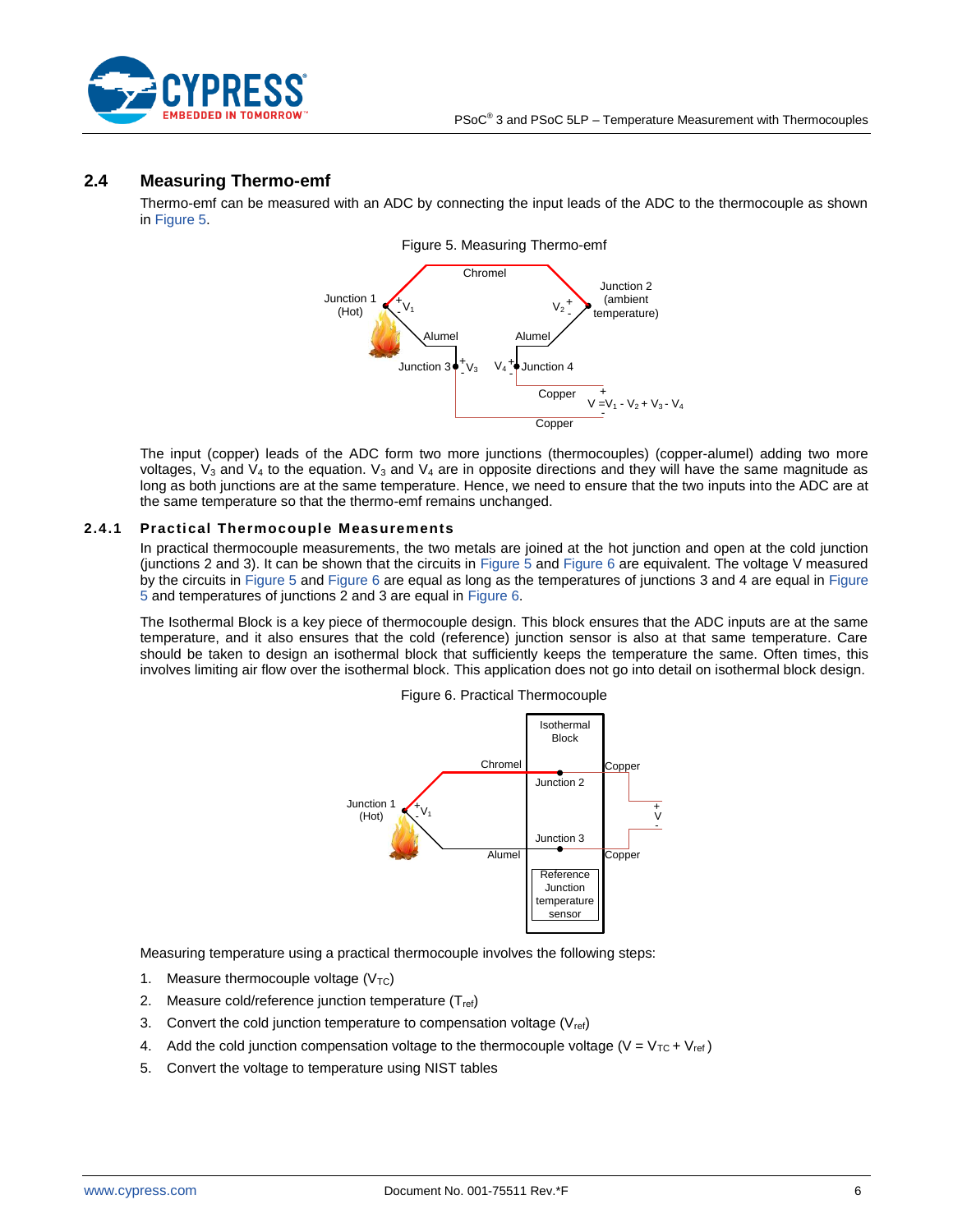

# <span id="page-6-0"></span>**3 Voltage-to-Temperature Conversion**

The steps to compute the thermocouple temperature require the conversion of cold junction temperature to equivalent cold junction compensation voltage and converting the thermo-emf voltage to temperature.

NIST provides both polynomial coefficients and tables for voltage-to-temperature conversion and vice versa. The NIST tables and coefficients can be found [here.](http://srdata.nist.gov/its90/menu/menu.html) A PSoC Creator Component is provided to simplify these conversions.

## <span id="page-6-1"></span>**3.1 Thermocouple Component**

The thermocouple component simplifies voltage-to-temperature conversion and vice versa by providing the two APIs given below.

```
int32 Thermocouple 1 GetTemperature(int32 voltage)
int32 Thermocouple_1_GetVoltage(int32 temperature)
```
<span id="page-6-2"></span>The component configuration dialog, used to enter the thermocouple type and user parameters is shown in [Figure 7.](#page-6-2)





The component allows you to choose the thermocouple type and the calculation error budget. The component will automatically choose the best polynomial (among NIST standard polynomial, 7<sup>th</sup> order or 5<sup>th</sup> order polynomials) for the chosen error budget. The configuration dialog will display a graph showing temperature calculation error versus temperature. This is the error due to polynomial approximation and the associated arithmetic. The maximum calculation error in the whole temperature range is also displayed. [Figure 7](#page-6-2) shows that the maximum temperature calculation error caused by the component for K-type thermocouple is –0.07 °C.

Temperature error depends on several factors apart from voltage to temperature conversion error. The thermocouple customizer shows only the error due to voltage to temperature conversion and does not take the other errors into account. The other errors are discussed in the [Temperature Accuracy](#page-10-0) section.

After measuring the cold junction temperature, use the Thermocouple 1 GetVoltage() function to obtain the cold junction compensation voltage. This API takes cold junction temperature as input (in  $1/100<sup>th</sup>$  of  $^{\circ}$ C) and returns cold junction compensation voltage (in microvolts).

After you have the final thermo-emf (V<sub>TC</sub> + V<sub>ref</sub>), use the Thermocouple\_1\_GetTemperature() function to obtain the temperature. This API takes thermo-emf (in microvolts) as input and returns temperature (in 1/100<sup>th</sup> of °C).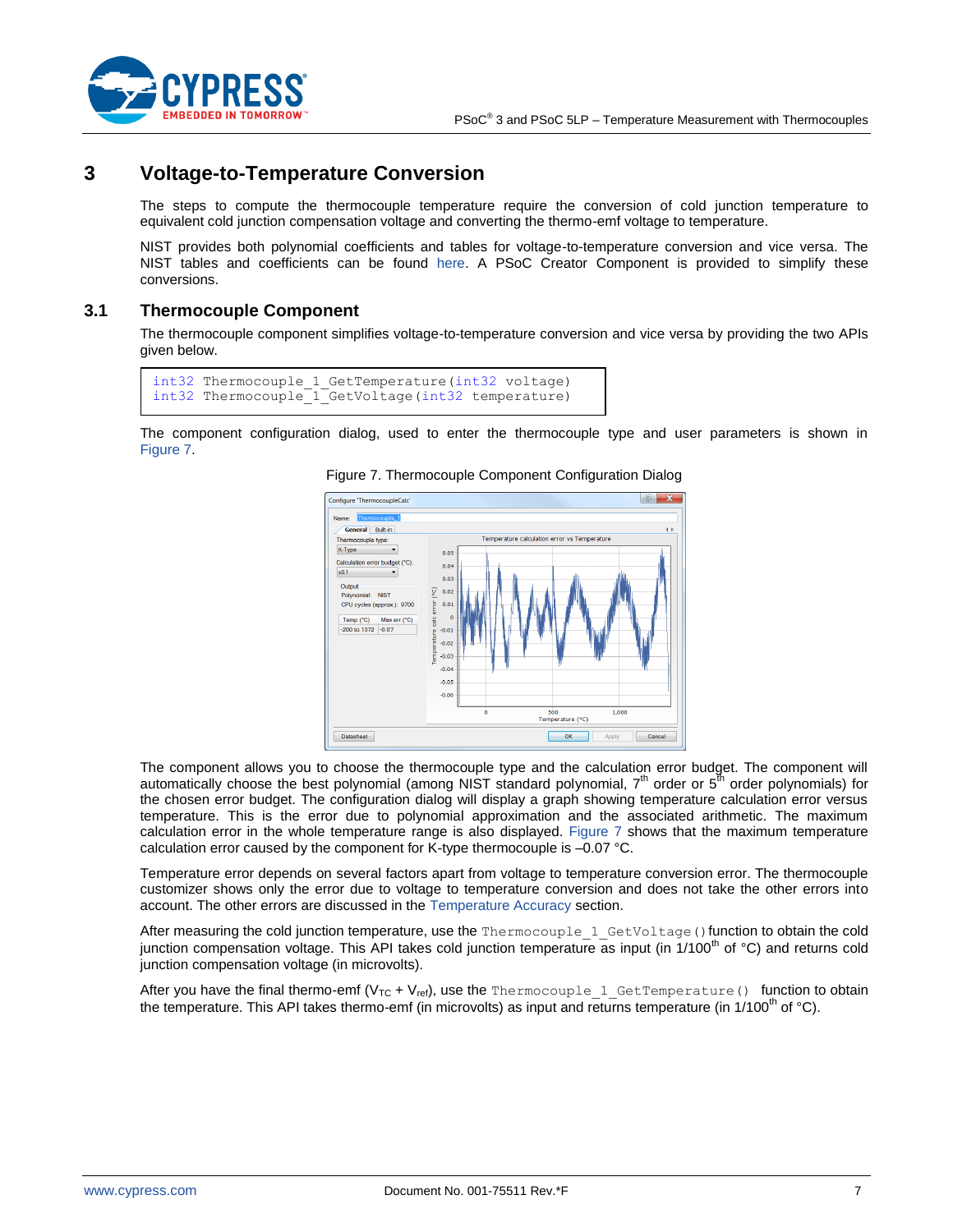

The following code snippet shows how the two functions are used:

```
void main()
{
   int32 coldJnTemp, tcColdJnuVolt, tcHotJnuVolt, tcuVolt, tcTemp;
    /* Measure cold junction temperature. 
    coldJnTemp = MeasureColdJnSensorTemp();
    /* ColdJunctionTempTomVolt() API is used to convert temp to microvolts */
   tcColdJnuVolt = Thermocouple 1 GetVoltage (coldJnTemp);
    /* MeasureHotJnTemp () API finds the hot junction voltage in millivolts */
    tcHotJnuVolt = MeasureHotJnVoltage();
    /* Add cold junction compensation voltage to hot junction voltage */
    tcuVolt = tcColdJnuVolt + tcHotJnuVolt;
    /* mVoltToTemp() API is used for converting thermo emf to temperature */
   tcTemp = Thermocouple 1 GetTemperature (tcuVolt);
}
```
**\*Note** MeasureColdJnSensorTemp() and MeasureHotJnVoltage are not Cypress-provided APIs. These are just used to show that code should be added to measure those specific variables.

The [datasheet](http://www.cypress.com/?rID=69779) associated with the thermocouple component gives more details on the thermocouple component implementation and the number of CPU cycles taken by the APIs for different orders of the polynomial.

# <span id="page-7-0"></span>**4 Thermocouple Measurement with PSoC**

[CE219905](http://www.cypress.com/CE219905) an[d CE219929](http://www.cypress.com/CE219929) provide PSoC Creator projects demonstrating how to measure a Thermocouple with PSoC 3 or PSoC 5LP devices. Please refer to the code examples documents for detailed explanations of how the code works. This section briefly describes how to configure a PSoC device to measure a Thermocouple.

<span id="page-7-1"></span>[Figure 8](#page-8-0) shows the thermocouple measurement circuit (PSoC Creator schematic). The circuit has a three-channel ADC, and the thermocouple Component. The three ADC channels and their purpose are listed in [Table 3.](#page-7-1)

| <b>Channel</b> | <b>Connection</b> | <b>Measurement</b>        |
|----------------|-------------------|---------------------------|
|                | Thermocouple      | Thermo-emf                |
|                | IC voltage output | Cold junction temperature |
|                | Short             | Offset                    |

| Table 3. Five ADC Channels |  |  |
|----------------------------|--|--|
|----------------------------|--|--|

This schematic uses an IC temperature sensor for cold junction temperature measurement. That sensor can be replaced with any other desired temperature sensor.

According to the NIST tables, at –270 °C the thermocouple gives an output voltage of –6.458 mV. Because PSoC devices are single-supply, keep the voltages on the input pins above 0 V. To accomplish this, external resistors are added to the negative input of the thermocouple to add a small 15 mV bias.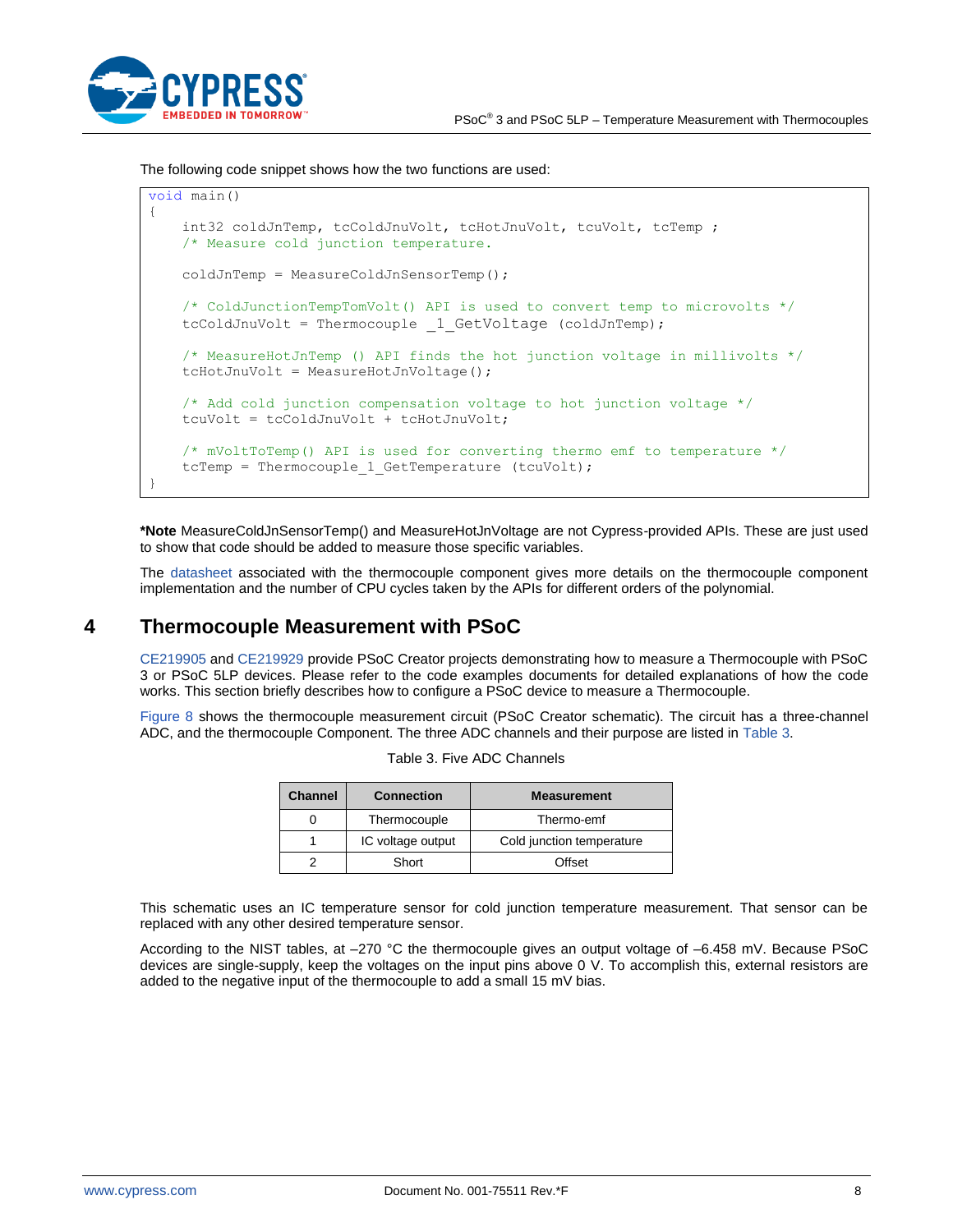

<span id="page-8-0"></span>

Figure 8. Thermocouple Measurement Circuit

<span id="page-8-1"></span>Cypress has created a special kit for temperature sensing: the PSoC Precision Analog Temperature Sensor EBK (CY8CKIT-025). This EBK provides four temperature sensors — thermocouple, thermistor, RTD, and diode. In addition, interface slots let you plug in your own thermocouple, thermistor, RTD, and diode. The EBK can be connected to the CY8CKIT-001 PSoC Development Kit (DVK), CY8CKIT-030 DVK, or the CY8CKIT-050 DVK. Figure [9](#page-8-1) shows the kit. For more details on the kit, go [here.](http://www.cypress.com/documentation/development-kitsboards/cy8ckit-025-psoc-precision-analog-temperature-sensor-expansion) Note this kit has all the external resistors show in [Figure 8.](#page-8-0)



Figure 9. PSoC Precision Analog Temperature Sensor EBK

Figure 10. Thermocouple Section of the EBK

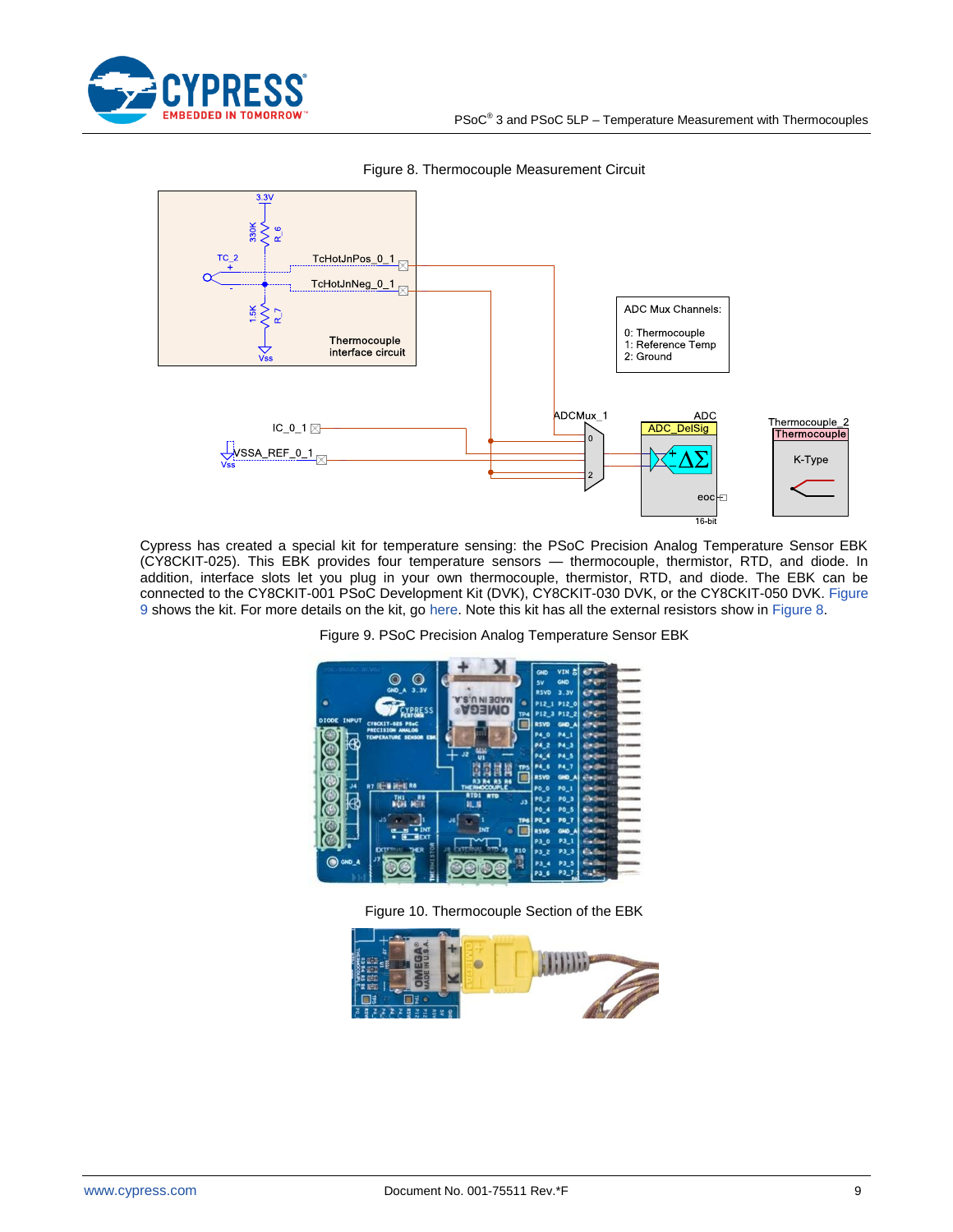

#### <span id="page-9-4"></span>**4.1.1 Offset Cancellation**

The K-type thermocouple has a typical sensitivity of around 40 µV/°C. A 40-µV offset results in a 1 °C temperature error. Thus, it is very important to eliminate offset. Offset cancellation is done by correlated double sampling (CDS). In this technique, the offset is measured and subtracted after every voltage reading.

CDS also removes offset drift and reduces low-frequency noise but also reduces the ADC sample rate by 50 percent. Offset can be measured in a number of ways. See [AN66444](http://www.cypress.com/?rID=49159) - PSoC 3 and PSoC 5LP Correlated Double Sampling for details on different ways to measure offset. Offset, in this case, is measured using ADC channel two (see [Figure](#page-8-0)  [8\)](#page-8-0).

### **4.1.2 Filtering the Thermocouple Output**

The thermocouple output is filtered using a software IIR filter to reduce the noise and improve the noise-free temperature resolution. This IIR filter is based o[n AN2099.](http://www.cypress.com/AN2099)

#### **4.1.3 Broken Thermocouple**

If the thermocouple wire breaks, the small negative bias applied to the negative terminal of the thermocouple connector (see [Figure 8\)](#page-8-0) takes the ADC voltage to a large negative value. Checking the thermocouple output voltage for a large negative value (< –10 mV) detects a broken thermocouple connection.

## <span id="page-9-0"></span>**5 Multiple Thermocouples**

You can use multiple thermocouples in your design. The number of thermocouples that you can use is limited only by the number of GPIOs (input/output terminals) available in the PSoC device.

If you are using multiple thermocouples of the same type, one thermocouple component will be sufficient and the APIs generated by that component can be reused for all the thermocouples.

If you are using multiple thermocouples in your project and have more than one thermocouple type, one component per type should be used in your project. For example, if your project has three K-type thermocouples, two J-type thermocouples, and one T-type thermocouple, you need to use three thermocouple components, one for each type (J, K, and T).

# <span id="page-9-1"></span>**6 PSoC Thermocouple Measurement Performance**

<span id="page-9-3"></span>Thermocouple-based temperature sensing market can be categorized into three segments based on performance specifications: High-end, mid-end, and low-end market segments. [Table 4](#page-9-3) gives the classification.

| <b>Market Segment</b> | <b>Resolution*</b> (°C) | Accuracy <sup>*</sup> (°C) |
|-----------------------|-------------------------|----------------------------|
| High                  | 0.01                    | 0.1%                       |
| Mid                   | 0.1                     | $0.2 - 0.5\%$              |
| Low                   | $>0.1\textdegree C$     | $>0.5$ °C                  |

|  | Table 4. Thermocouple Performance Ranges |  |
|--|------------------------------------------|--|
|  |                                          |  |

 $*$  Resolution is generally specified only for temperatures  $> -100$  °C. Accuracy doesn't include the sensor accuracy and is usually specified with a fixed offset such as, 0.1% or 1 °C, whichever is greater. Accuracy is also specified at a specific operating temperature such at 25 °C ±3 °C.

## <span id="page-9-2"></span>**6.1 Temperature Resolution**

This section explains how PSoC 3 and PSoC 5LP devices can achieve the desired resolution for each segment.

## **6.1.1 High End**

A resolution of 0.01 °C in –200 °C to 1370 °C temperature range requires minimum 157000 levels (18-bits). The temperature range –200 °C to 1370 °C corresponds to voltage range –5.891 mV to 54.88 mV (see NIST tables). Temperature resolution of 0.01 °C corresponds to voltage resolution of 400 nV (sensitivity = 40 µV/°C).

Thus, the ADC used should have 400 nV voltage resolution, a minimum of 18 bits, and be able to measure a range of  $-61$  mV.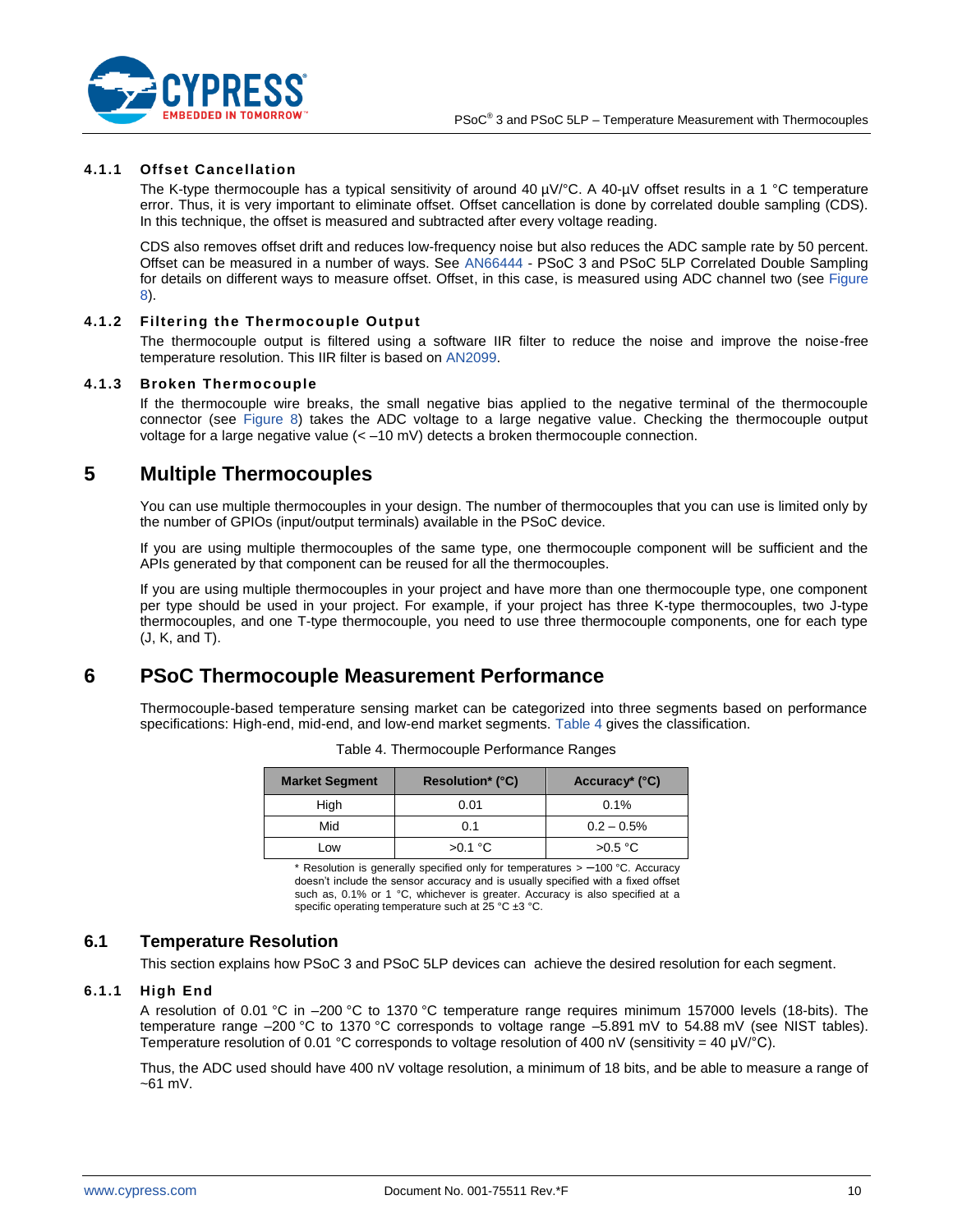

The PSoC 3 and PSoC 5LP Del-Sig ADC can be configured in a ±0.064 V range with 20-bit resolution. This provides a voltage resolution of 122 nV, over a 128 mV input range with 20 bits.

#### **6.1.2 Mid End**

A resolution of 0.1 °C in -200 °C to 1370 °C temperature range requires minimum 15700 levels (14-bits). Temperature resolution of 0.1 °C corresponds to voltage resolution of 4 uV (sensitivity = 40 µV/°C).

Thus, the ADC should have 4 uV voltage resolution, a minimum of 14-bits, and be able to measure a range of  $-61$  mV.

The PSoC 3 and PSoC 5LP Del-Sig ADC can be configured in a ±1.024 V range with 16-bit resolution. This provides a voltage resolution of 3.125 μV.

#### **6.1.3 Low End**

Generally low-end thermocouple temperature sensing devices have a resolution of 1 °C.

A resolution of 1 °C in the –200 °C to 1370 °C temperature range requires minimum 1570 levels (11-bits). Resolution of 1 °C corresponds to a voltage resolution of 40 μV (sensitivity = 40 μV/°C).

Thus, the ADC should have 40 μV resolution, a minimum of 11 bits, and be able to measure a range of ~61 mV.

The PSoC 3 and PSoC 5LP Del-Sig ADC can be configured in a ±0.064 V range with a 12-bit resolution. This provides a voltage resolution of 31 μV. A 16-bit ADC or higher can be used for better noise rejection, however, using a 12-bit ADC allows the usage of lower-cost PSoC devices.

## <span id="page-10-0"></span>**6.2 Temperature Accuracy**

Thermocouple temperature accuracy can be calculated by calculating the effect of the individual errors that occur during voltage measurement and temperature conversion. To understand the different errors, consider the function used by the thermocouple component to obtain the final temperature:

 $T_h$  = Thermocouple 1 mVoltToTemp(V<sub>TC</sub>+V<sub>ref</sub>)

where  $T_h$  is the thermocouple temperature;  $V_{TC}$  is the measured thermocouple voltage;  $V_{ref}$  is the cold junction voltage; the Thermocouple 1 mVoltToTemp() function performs the voltage to temperature conversion.

Next, consider the function to convert cold junction temperate to voltage.

 $V_{ref}$  = Thermocouple 1 ColdJunctionTempTomVolt(T<sub>ref</sub>)

where  $V_{ref}$  is the voltage of the cold junction and  $T_{ref}$  is the cold junction temperature.

A temperature error can result from one of the factors:

- 1. Measured thermocouple voltage,  $V_{TC}$ .
- 2. Measured cold junction temperature, and conversion to voltage,  $V_{ref.}$
- 3. Voltage to temperature conversion

Each of the factors is discussed in detail in the following section.

#### **6.2.1 Thermocouple Voltage Measurement Error**

Thermocouple voltage measurement error is primarily due to ADC offset error, gain error, and INL error.

### **6.2.1.1 Offset Error**

The ADC offset error leads to incorrect thermocouple voltage measurement. Offset cancellation is done by correlated double sampling (CDS) as explained in [Offset Cancellation.](#page-9-4)

### **6.2.1.2 Gain Error**

The ADC gain error also leads to incorrect thermocouple voltage measurement. The PSoC 3 and PSoC 5LP delta sigma ADC is factory-calibrated for gain error in a subset of ADC configurations. The PSoC 3 device is calibrated for a 0.2% gain error in ±1.024 V range. This 0.2% gain error also includes the ADC reference error. [AN68403–](http://www.cypress.com/?rID=50320) Analog Signal Chain Calibration lists the factory-calibrated ADC configurations and explains how to perform calibration on uncalibrated ADC ranges.

A 0.2% gain error results in 0.2% error in the measured voltage. The error due to 0.2% gain error at various temperatures is shown i[n Table 5.](#page-11-0)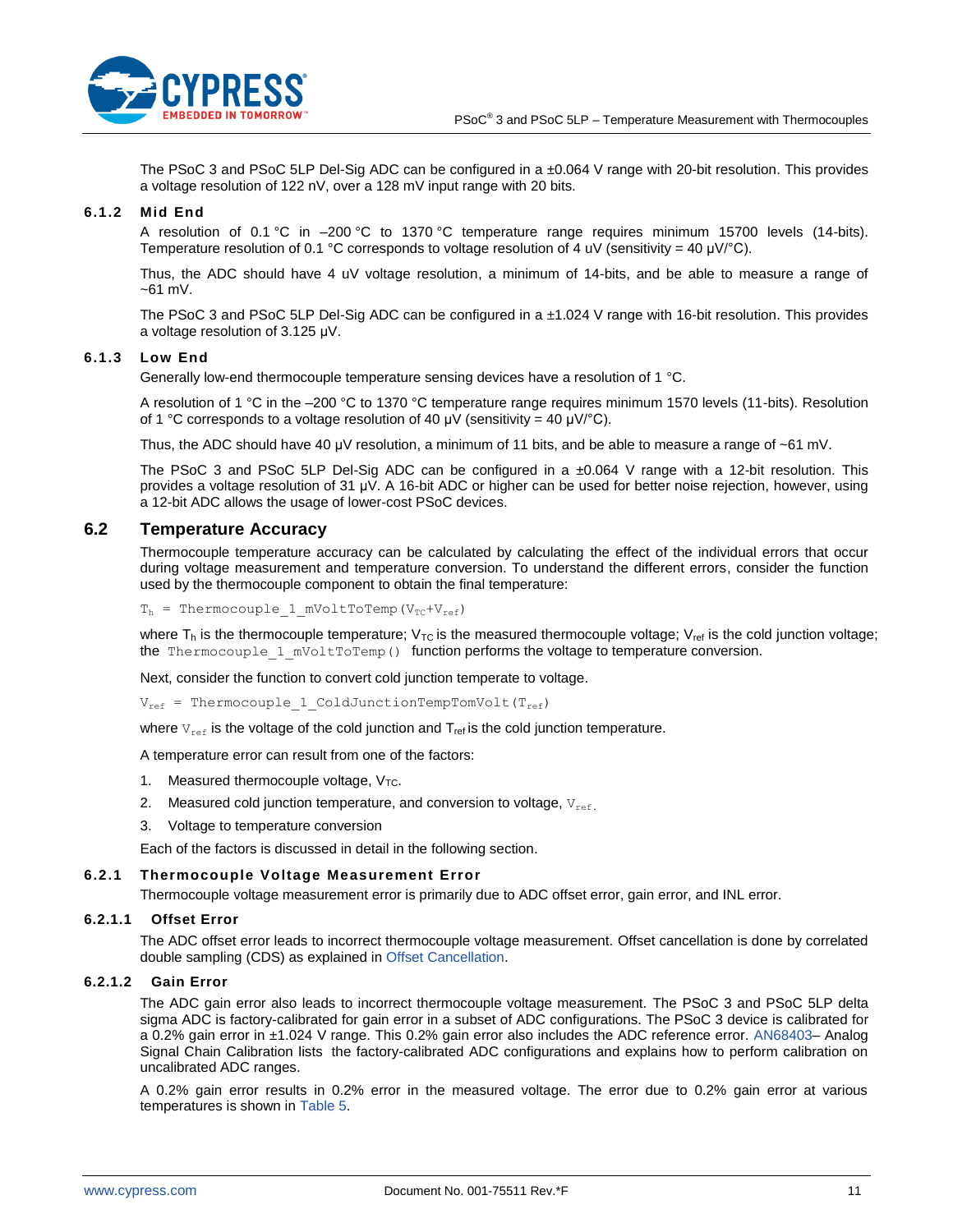

<span id="page-11-0"></span>If the ambient temperature (temperature of the PSoC device) is different from 25 °C, the ADC gain drift causes additional error. The PSoC 3 or PSoC 5LP delta sigma ADC has a gain drift of 50 ppm/°C. It will be 2000 ppm or 0.2% for an ambient temperature of 65 °C to -15 °C. [Table 5](#page-11-0) again shows the error due to 0.2% gain drift at 65 °C.

| Thermocouple<br>Temperature (°C) | Error due to 0.2% Gain Error<br>or Gain Drift (°C) |
|----------------------------------|----------------------------------------------------|
| $-250$                           | $-3$                                               |
| $-100$                           | 0.2                                                |
|                                  | O                                                  |
| 100                              | 0.2                                                |
| 250                              | 0.5                                                |
| 500                              | 0.95                                               |
| 1000                             | 1.9                                                |
| 1300                             | 3                                                  |

Table 5. Temperature Error Caused by Gain Error / Drift

### **6.2.1.3 ADC INL**

The INL of an ADC at any point is the difference between the ideal ADC count and the actual ADC count at that point after gain and offset corrections have been done. The datasheet specifies the maximum INL of all points across Process, Voltage, and Temperature (PVT). The Del-Sig ADC has an INL of ±32 LSb in ±1.024 V mode; 32LSb corresponds to 64 μV for 20-bit resolution and ±1.024 V range. This error of 64 μV corresponds to temperature error of 1.5 °C (for temperatures  $> -100$  °C).

Note that these are worst-case errors.

#### **6.2.2 Cold Junction Compensation Voltage Error**

Error in cold junction compensation voltage is due to the error in the measured cold junction temperature or error in temperature to voltage conversion. The Thermocouple 1 ColdJunctionTempTomVolt() function ensures almost zero error due to temperature to voltage conversion.

The cold junction temperature error depends on the sensor used for cold junction compensation. A 1 °C error in cold junction temperature causes approximately the same error in the measured hot junction temperature for temperatures  $> -100$  °C (1  $\pm$  0.2 °C).

#### **6.2.3 Voltage to Temperature Conversion Error**

Voltage to temperature conversion error is due to the polynomial approximation error or the LUT approximation error. Thermocouple 1 mVoltToTemp () API ensures that this error is less than 0.05 °C in most cases.

All K-type thermocouples do not follow the NIST thermo-emf versus temperature data accurately. Thermocouple tolerances provided by two major standards IEC EN 60584-2 and ASTM E230 are given in [Table 2.](#page-3-2)

[Table 6](#page-11-1) gives the temperature error due to various components at 500 °C and 100 °C. As seen from the table, thermocouple tolerance is the biggest source of error. [Table 6](#page-11-1) lists all possible error sources for a K-Type thermocouple. Column 3 shows the error with a one-time gain calibration performed and reference drift calibration performed.

#### **6.2.4 High End Calibration**

To achieve 0.1% accuracy, a one-time gain calibration is required (PSoC is factory-calibrated for 0.2% accuracy only in the  $±1.024$  V range). [CE219929](http://www.cypress.com/CE219929) demonstrates how this is done.

PSoC gain error drifts at 50 ppm/°C (this includes ADC and Reference). While this is good for most high-end applications, there may be a few applications that require better temperature performance.

### <span id="page-11-1"></span>**6.2.5 Error Summary**

Table 6. Possible Errors in Thermocouple Temperature Measurement at 500 °C and 100 °C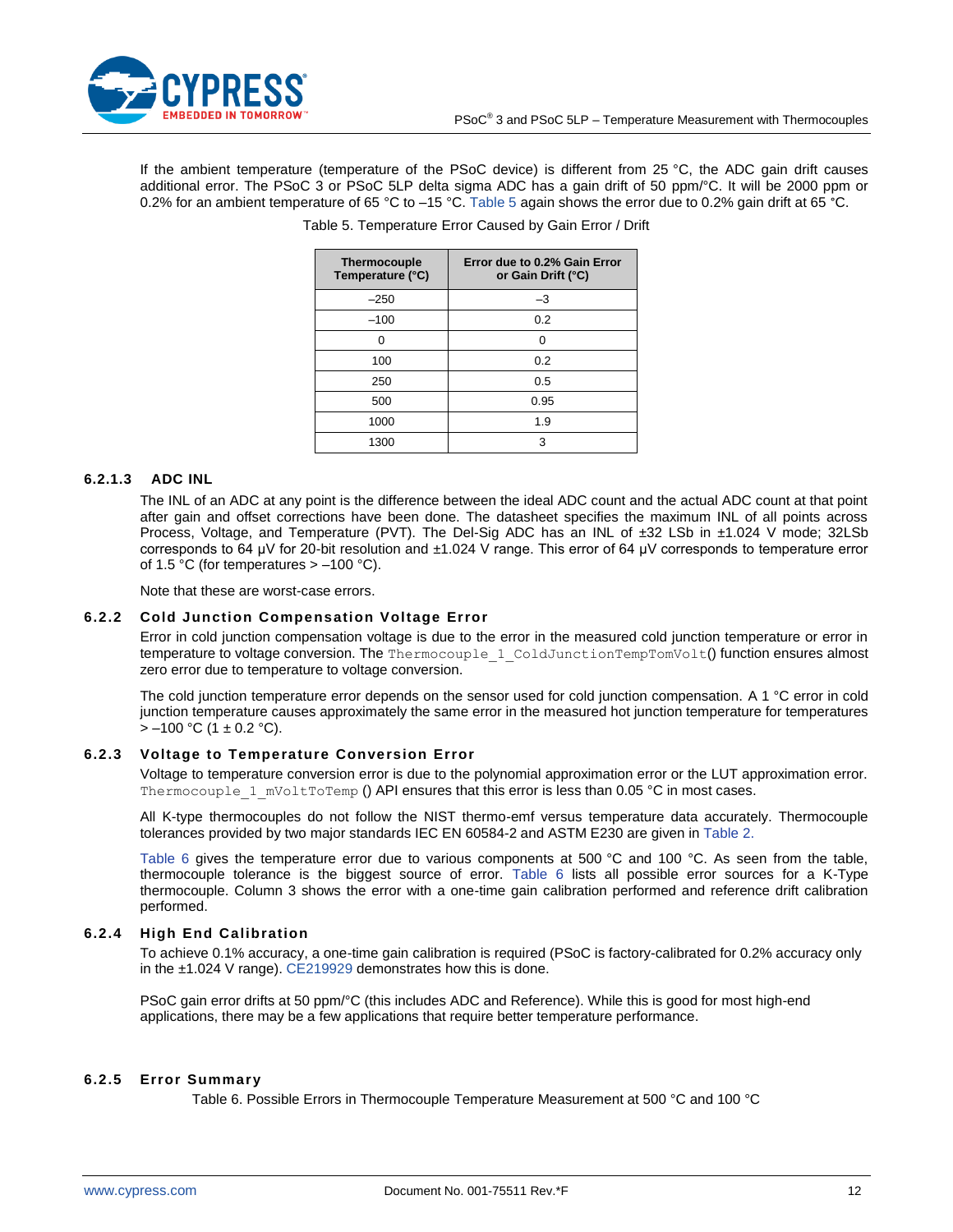

| <b>Error Source</b>                              | Maximum Error value at 500°C<br>$(K-Type)$ | <b>Maximum Error Value at</b><br>100 °C (K-type) | <b>Maximum Error Value at</b><br>500°C (K-Type) Calibrated |
|--------------------------------------------------|--------------------------------------------|--------------------------------------------------|------------------------------------------------------------|
| Offset Error/drift*                              | 0 °C                                       | 0 °C                                             | 0 °C                                                       |
| Gain Error                                       | 0.95 °C                                    | 0.2 °C                                           | As good as the calibration<br>source                       |
| Gain drift<br>(Ambient temp = $25 °C$ )          | 0 °C                                       | 0 °C                                             | 0 °C                                                       |
| Gain drift<br>(Ambient temp = $65 °C$ )          | 0.95 °C                                    | 0.2 °C                                           | As good as the external<br>reference drift                 |
| ADC INL**                                        | 1.5 °C                                     | 1.5 °C                                           | 1.5 °C                                                     |
| Error due to cold junction<br>temperature error  | Same as cold junction<br>temperature error | Same as cold junction<br>temperature error       | Same as cold junction<br>temperature error                 |
| Error due to Thermocouple<br>tolerance (Special) | 1.1 °C                                     | 1.1 °C                                           | 1.1 °C                                                     |
| Voltage to temperature conversion<br>error       | 0.05 °C                                    | 0.05 °C                                          | 0.05 °C                                                    |

The assumption is that CDS measurements are being done.

\*\* The ADC INL error indicates the worst case limit. The actual temperature error will be much lower than 1.5 °C depending on the INL at that point. For a typical<br>INL of around 4 LSb, the temperature error due to INL will

## <span id="page-12-0"></span>**6.3 Temperature Test**

To validate the ability of PSoC 3 and PSoC 5LP to measure a thermocouple the project from [CE219905](http://www.cypress.com/CE219905) was tested by forcing different temperatures and recording the results. The temperature measured by the thermocouple is compared to the temperature measured by a standard thermometer (accuracy  $\pm 0.5$  °C). A precision temperature forcing system (air flow) is used to set various temperatures.

<span id="page-12-2"></span>The accuracy results are shown in [Table 7.](#page-12-2) Column 1 shows the temperature set on the temperature forcing system, column 2 shows the temperature displayed by the standard thermometer, column 3 shows the thermocouple temperature, and column 4 shows the temperature error.

| Temperature Source (°C) | <b>Standard Thermometer (°C)</b> | Thermocouple (°C) | Temperature Error (°C) |
|-------------------------|----------------------------------|-------------------|------------------------|
| $-40$                   | $-39.5$                          | $-39.7$           | 0.2                    |
| $-20$                   | $-19.5$                          | $-19.5$           | $\Omega$               |
| $\Omega$                | $-0.2$                           | $-0.7$            | 0.5                    |
| 25                      | 24.8                             | 25.2              | $-0.4$                 |
| 40                      | 39.4                             | 39.6              | $-0.2$                 |
| 60                      | 59.1                             | 59                | 0.1                    |
| 80                      | 78.9                             | 78.7              | 0.2                    |
| 100                     | 98.8                             | 98.2              | 0.6                    |
| 120                     | 118.8                            | 118.2             | 0.6                    |

Table 7. Accuracy Test

As seen from, the temperature error is <1 °C in –40 °C to 120 °C.

## <span id="page-12-1"></span>**6.4 Thermocouple Signal Chain Test**

Temperature test includes the temperature error caused by the thermocouple tolerance. As shown in [Table 6](#page-11-1) the thermocouple tolerance is one of the biggest sources of error. The accuracy of the signal chain can by tested by feeding a millivolt source input to the thermocouple connectors and noting down the resultant thermocouple temperature measured by PSoC. The mV source voltage is also measured with a multimeter and the expected temperature is calculated from the measured voltage using NIST tables. The cold junction temperature is forced to 0 °C while performing this test. [Table 8](#page-13-0) shows the signal chain accuracy results for a sample board. [Table 9](#page-14-3) shows results for [CE219929](http://www.cypress.com/CE219929) after calibration.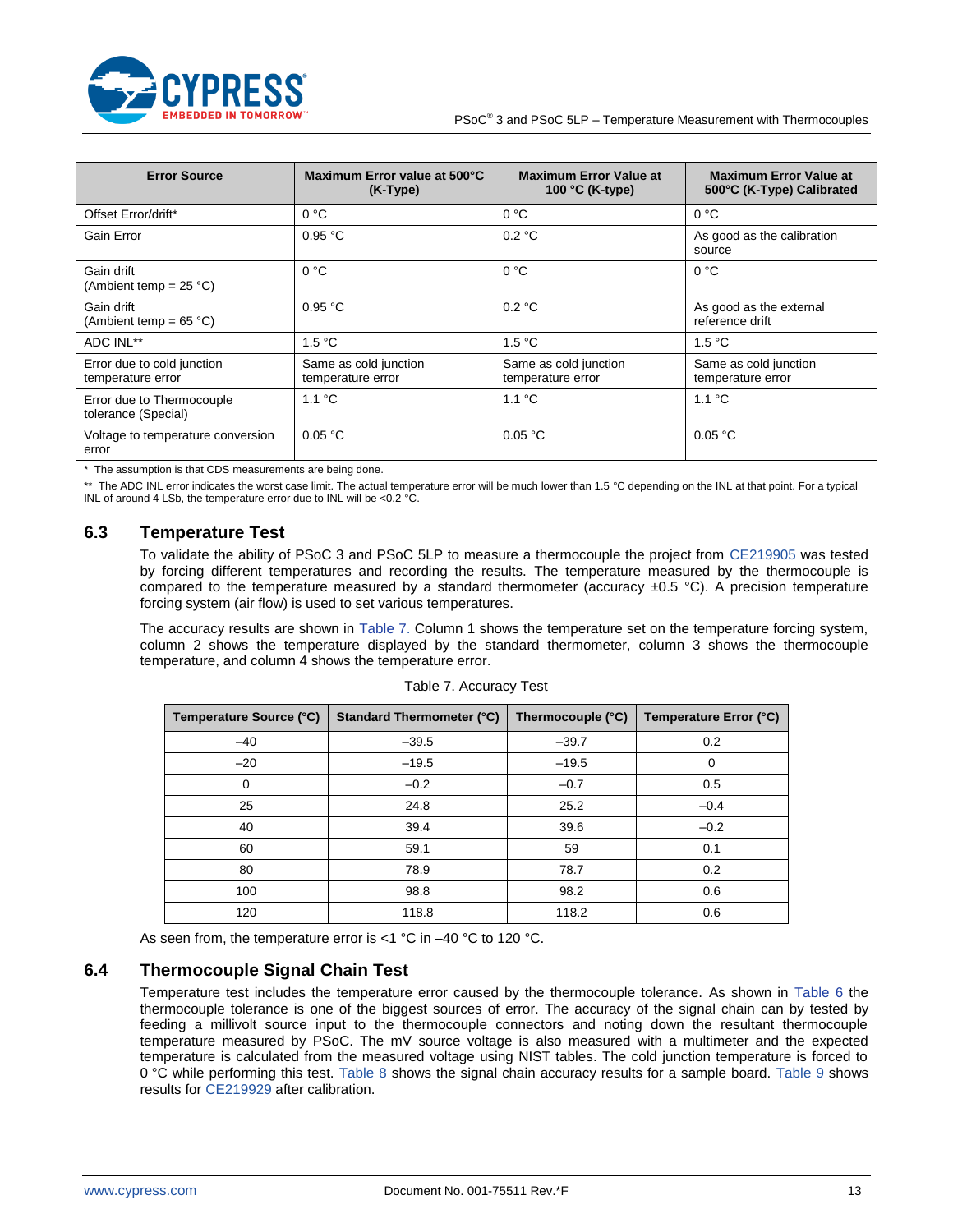<span id="page-13-0"></span>

| <b>Simulated</b><br>Thermo-emf<br>(mV) | <b>Expected</b><br><b>Temperature</b><br>$(^{\circ}C)$ | <b>Measured</b><br><b>Temperature</b><br>$(^{\circ}C)$ | Error<br>$(^{\circ}C)$ |
|----------------------------------------|--------------------------------------------------------|--------------------------------------------------------|------------------------|
| $-4.695$                               | $-141$                                                 | $-141.1$                                               | 0.1                    |
| $-3.666$                               | $-103.7$                                               | $-103.7$                                               | 0                      |
| $-2.575$                               | $-69.6$                                                | $-69.5$                                                | $-0.1$                 |
| $-1.741$                               | $-45.9$                                                | $-45.7$                                                | $-0.2$                 |
| $-0.654$                               | $-16.8$                                                | $-16.7$                                                | $-0.1$                 |
| 0                                      | 0                                                      | 0                                                      | 0                      |
| 0.666                                  | 16.7                                                   | 16.7                                                   | 0                      |
| 1.754                                  | 43.5                                                   | 43.4                                                   | 0.1                    |
| 2.58                                   | 63.5                                                   | 63.5                                                   | 0                      |
| 3.663                                  | 89.5                                                   | 89.4                                                   | 0.1                    |
| 4.712                                  | 114.9                                                  | 114.9                                                  | 0                      |
| 9.582                                  | 235.9                                                  | 235.8                                                  | 0.1                    |
| 19.58                                  | 475                                                    | 4.9                                                    | 0.1                    |
| 28.76                                  | 691.2                                                  | 691.0                                                  | 0.2                    |
| 39.54                                  | 955.7                                                  | 955.4                                                  | 0.3                    |
| 49.816                                 | 1227                                                   | 1226.6                                                 | 0.4                    |

## Table 8. Signal Chain Accuracy Results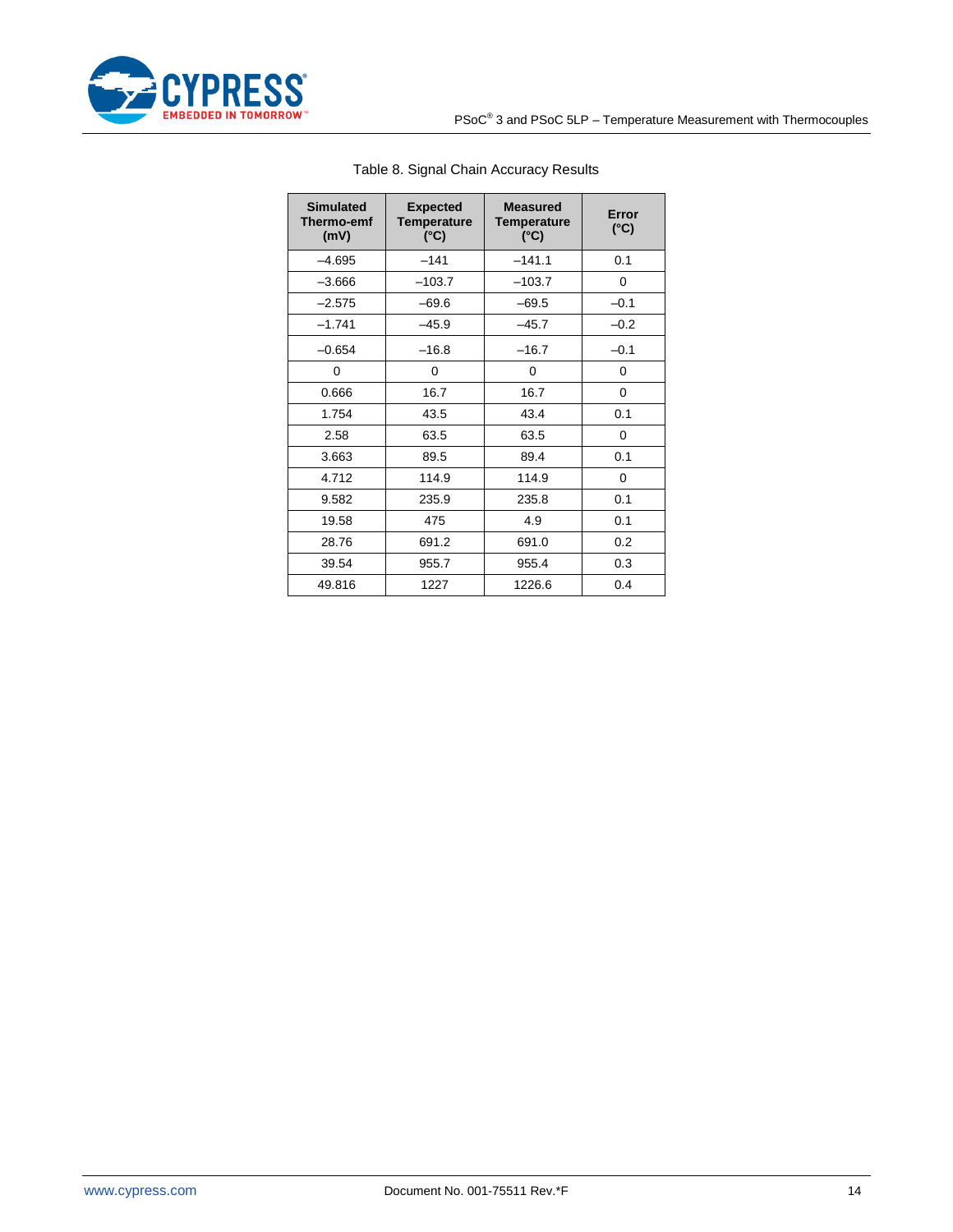

<span id="page-14-3"></span>

| <b>Input Voltage</b><br>(Vu) | <b>Expected</b><br>Temperature (°C) | <b>Actual Temperature (°C)</b> | Error $(^{\circ}C)$ |
|------------------------------|-------------------------------------|--------------------------------|---------------------|
| 54527                        | 1361.43                             | 1361.4                         | $-0.03$             |
| 45083                        | 1099.05                             | 1098.99                        | $-0.06$             |
| 32438                        | 779.64                              | 779.63                         | $-0.01$             |
| 23539                        | 567.92                              | 567.96                         | 0.04                |
| 9140                         | 224.95                              | 224.97                         | 0.02                |
| 2230                         | 55.04                               | 55.06                          | 0.02                |
| 912                          | 22.8                                | 22.15                          | $-0.65$             |
| 0                            | $\Omega$                            | 0.12                           | 0.12                |

| Table 9. Sample Test Results after Calibrating PSoC 3 Device |  |  |  |  |  |
|--------------------------------------------------------------|--|--|--|--|--|
|--------------------------------------------------------------|--|--|--|--|--|

# <span id="page-14-2"></span>**7 Summary**

Thermocouples are the sensors of choice in industrial environment and for measuring temperatures >850 °C. Thermocouples require a high-resolution ADC and require another temperature sensor for measuring cold junction temperature. PSoC 3 or PSoC 5LP delta-sigma ADC and the thermocouple component make it easy to measure thermocouple temperature accurately.

# <span id="page-14-1"></span>**8 Related Application Notes**

[AN70698](http://www.cypress.com/?rID=57546) – PSoC 3 and PSoC 5LP – Temperature Measurement with an RTD

[AN66477](http://www.cypress.com/?rID=49052) – PSoC 3 and PSoC 5LP – Temperature measurement with a Thermistor

[AN60590](http://www.cypress.com/?rID=42993) – PSoC 3 and PSoC 5LP – Temperature measurement with a Diode

[AN2099](http://www.cypress.com/AN2099) – PSoC 1, PSoC 3, PSoC 4, and PSoC 5LP – Single-Pole Infinite Impulse Response (IIR) Filters

# <span id="page-14-0"></span>**9 Related Code Examples**

[CE219905](http://www.cypress.com/CE219905) – PSoC 3 / PSoC 5LP - Temperature Measurement with Thermocouples

[CE219929](http://www.cypress.com/CE219929) – PSoC 3 / PSoC 5LP – Thermocouple Calibration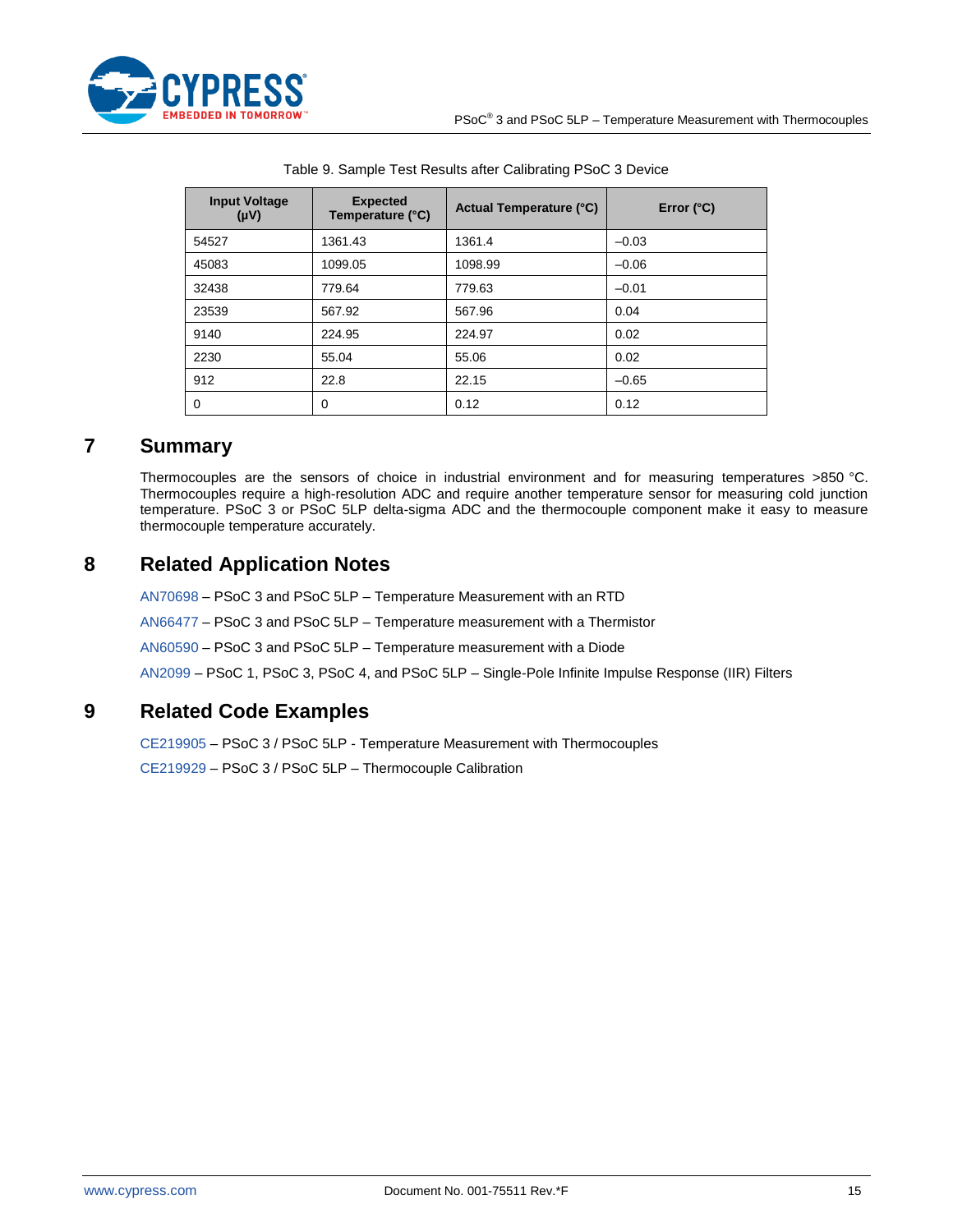

# **Document History**

Document Title: AN75511 - PSoC<sup>®</sup> 3 and PSoC 5LP – Temperature Measurement with Thermocouples

Document Number: 001-75511

| <b>Revision</b>  | <b>ECN</b> | Orig. of<br>Change | <b>Submission</b><br><b>Date</b> | <b>Description of Change</b>                                                                                                                                                                                                                                                                                                                                                                                                                                                                                                     |
|------------------|------------|--------------------|----------------------------------|----------------------------------------------------------------------------------------------------------------------------------------------------------------------------------------------------------------------------------------------------------------------------------------------------------------------------------------------------------------------------------------------------------------------------------------------------------------------------------------------------------------------------------|
| $***$            | 3571217    | PFZ                | 04/03/2012                       | New application note                                                                                                                                                                                                                                                                                                                                                                                                                                                                                                             |
| $^*A$            | 3811884    | PFZ                | 11/26/2012                       | Updated title to "PSoC® 3 and PSoC 5LP - Temperature Measurement<br>with a Thermocouple".<br>Updated Associated Part Family as "All PSoC 3 and PSoC 5LP parts".<br>Updated Related Application Notes as "AN75511, AN66477, AN60590".<br>Updated Introduction.<br>Updated Thermocouple Measurement with PSoC (Updated PSoC<br>Creator Schematic Description (Updated Table 3, updated Figure 9),<br>updated Voltage-to-Temperature Conversion (Updated LUT versus<br>Polynomial (Updated Table 4), updated Thermocouple Component |
|                  |            |                    |                                  | (Updated Figure 10 and Figure 11)), updated Temperature Resolution<br>updated Voltage to Temperature Conversion Error<br>(description),<br>(Updated Table 7)).<br>Removed Appendix.<br>Replaced PSoC 5 with PSoC 5LP in all instances across the document.                                                                                                                                                                                                                                                                       |
| $\boldsymbol{B}$ | 3993370    | <b>TDU</b>         | 05/07/2013                       | Updated Voltage to Temperature Conversion Error (description (Added<br>Three Performance Projects namely High, Mid, Low)).<br>Added Appendix A: One Time Calibration and Gain Drift Cal                                                                                                                                                                                                                                                                                                                                          |
| $^{\star}$ C     | 4153444    | <b>TDU</b>         | 10/10/2013                       | Updated attached Associated Project.                                                                                                                                                                                                                                                                                                                                                                                                                                                                                             |
| *D               | 4670639    | <b>TDU</b>         | 05/05/2015                       | Updated to latest AN template<br>Fixed small document errors<br>Modified flow of High End project to make drift cal optional                                                                                                                                                                                                                                                                                                                                                                                                     |
| *E               | 5688134    | AESATMP7           | 04/20/2017                       | Updated Cypress Logo and Copyright.                                                                                                                                                                                                                                                                                                                                                                                                                                                                                              |
| *F               | 5782061    | <b>TDU</b>         | 07/03/2017                       | Moved example projects to code examples<br>General documentation clean up                                                                                                                                                                                                                                                                                                                                                                                                                                                        |